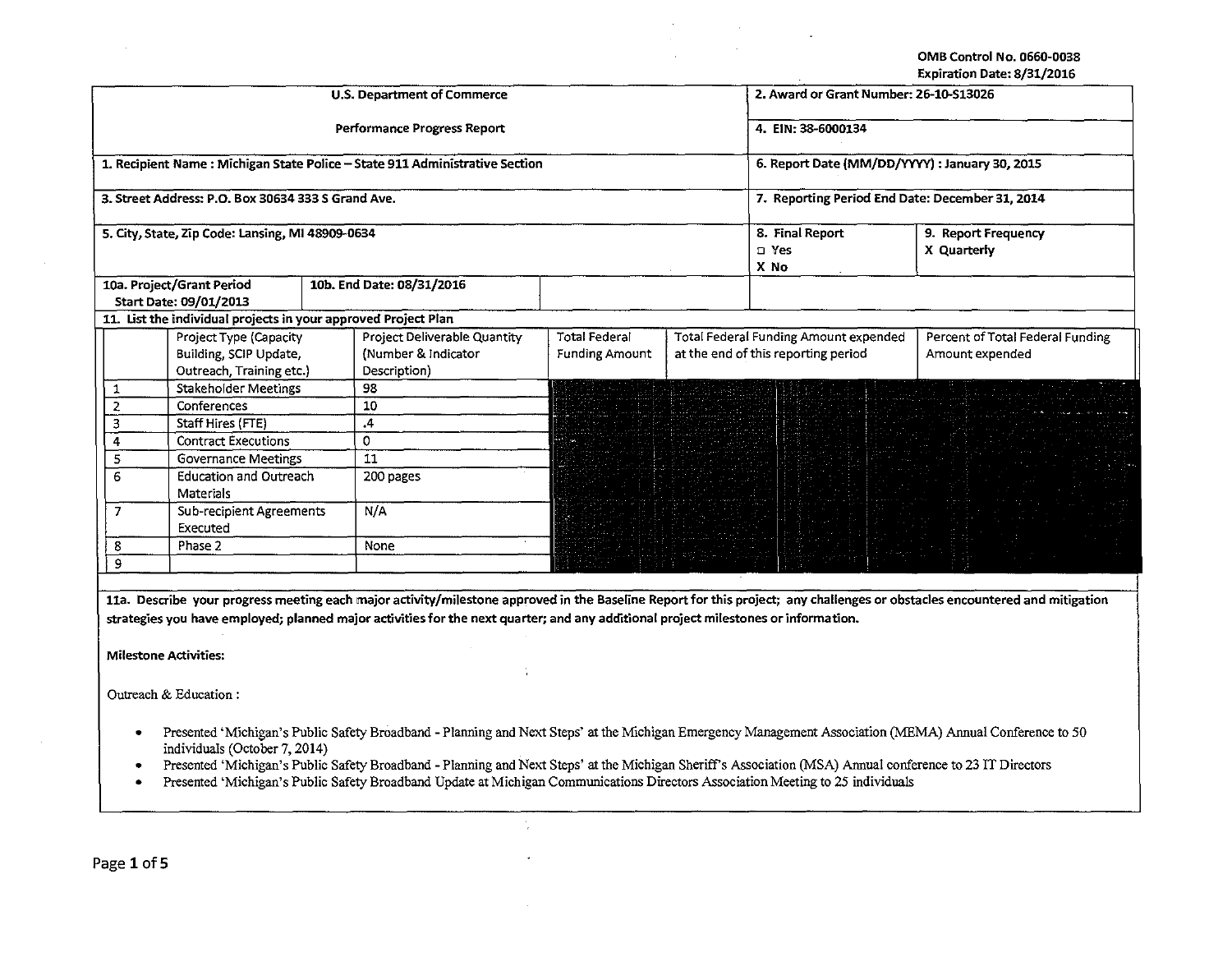Governance: All governance meetings were hosted in Lansing MI with additional access through a webinar

- Hosted MI Public Safety Broadband Workgroup Meetings: November 12, December 9
- Hosted Michigan Public Safety Communication Interoperability Board Meeting: December 9
- Hosted MI PSB Technical Advisory Team Meetings: October 1, October 8, October 22, October 29, November 12, November 25, December 10, December 17

## Conferences:

- Canada-US Bi-National Cross-Border Interoperability Workshop: 3 attendees
- Michigan's Public Safety: Today and Tomorrow: 3 attendees
- Ohio Nokia Workshop: 4 attendees

## Social Media:

The @MIPSBB account is now up to 217 followers with 265 sent Tweets as of 12/31/14

This has been a great tools for the MiPSB outreach team to provide information to our followers regarding outreach events and educational opportunities, program updates and activities, governance items and related news items and discussions. Additionally, this has been beneficial to our outreach team in tracking activities with other SLIGP teams.

## Other Program Activities :

- Readiness Checklist:
	- o Draft Michigan's Pre-Consultation Readiness Report.
	- o Approved by the MI Public Safety Workgroup
	- o Requesting final approval from the Michigan Public Safety Communication Interoperability Board
	- o Anticipate submitting to FirstNet in February 2015.
- Technical Advisory Team
	- o Released the Michigan Mobile Data /NG 911 Survey on December 2, 2014. Survey closes January 30, 2015
	- o Reviewing requirements for a Memorandum of Agreement for collecting CAD data for coverage mapping
- Continue to collect information and enter contact information, outreach events and agency participation into Michigan User Engagement Database
- Outreach and Education
	- o Plan developing metric for each section of the outreach plan.
	- o Reviewing spring conference schedules to begin submitting abstracts for presentations
- Michigan Interoperability Conference
	- o Planning for the Michigan Interoperability Conference.
	- o Agenda of the conference is 1/3 FirstNet and SLIGP content.
	- o Key Note Address: FirstNet Board member Teri Takai
	- o FEMA Region V States will be attending- Ohio, Illinois, and Wisconsin
- Implemented and modifying the SLIGP Expense Reimbursement Form and Process to collect and document all expenses relating to SLIGP funds.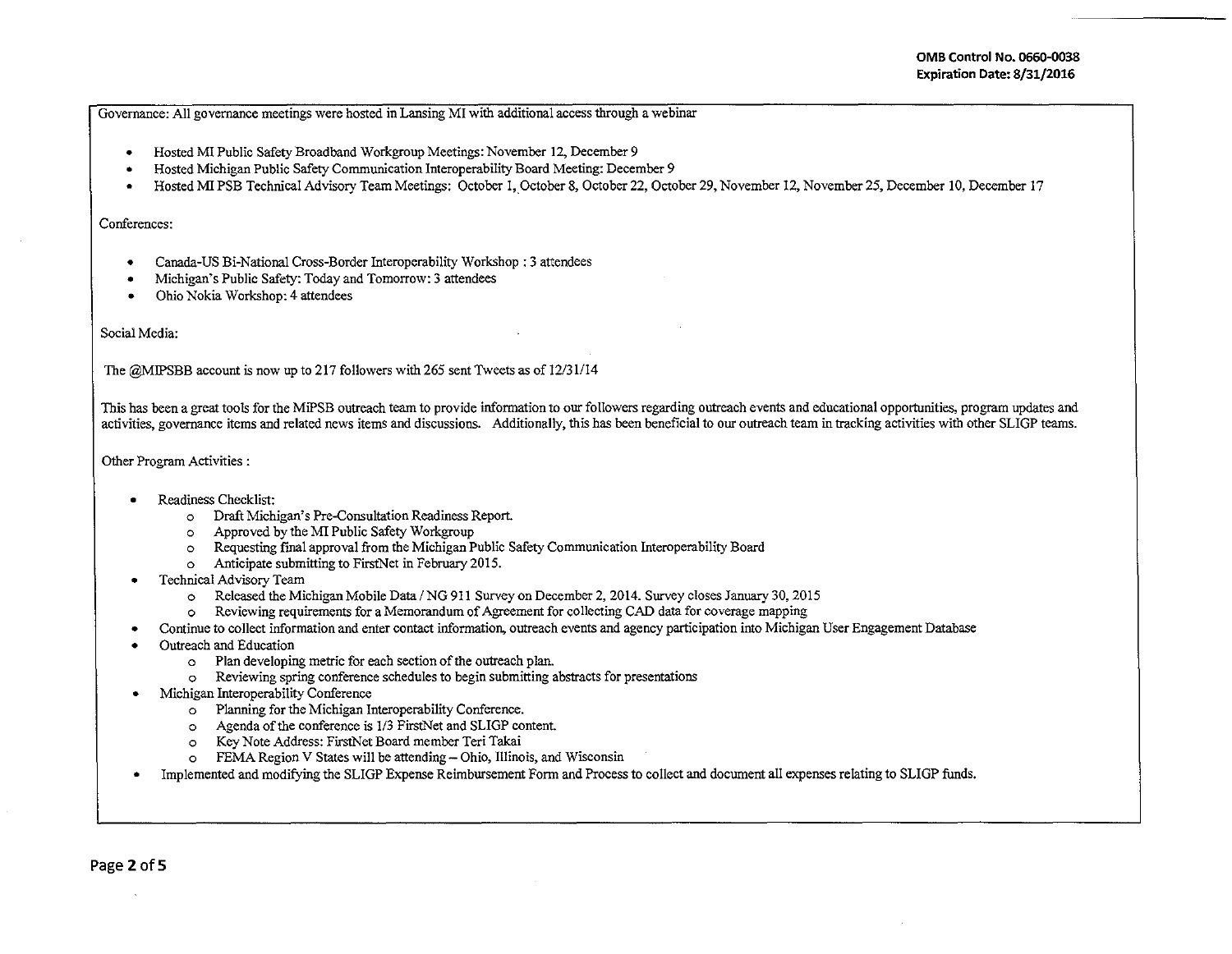llb. If the project team anticipates requesting any changes to the approved Baseline Report in the next quarter, describe those below. Note that any substantive changes to the Baseline Report must be approved by the Department of Commerce before implementation.

<sup>I</sup>Not planning to change within the next quarter

llc. Provide any other information that would be useful to NTIA as it assesses this project's progress.

Nothing at this time

lld. Describe any success stories or best practices you have identified. Please be as specific as possible.

12. Personnel

12a. If the project is not fully staffed, describe how any lack of staffing may impact the project's time line and when the project will be fully staffed.

12b. Staffing Table

| Job Title                                     |           | Project(s) Assigned                                                                                                                   | Change                  |  |
|-----------------------------------------------|-----------|---------------------------------------------------------------------------------------------------------------------------------------|-------------------------|--|
| .5<br><b>SWIC</b>                             |           | Provide oversight of all SLIGP project activities and outreach/education efforts                                                      | Continued work on SLIGP |  |
| <b>Grant Director</b>                         | .10       | Provide oversight of all grant fiduciary activities and reporting requirements for the<br>state.                                      | Continued work on SLIGP |  |
| CIO / SPOC                                    | .1        | Primary point of contact. Inform Governor's office                                                                                    | Continued work on SLIGP |  |
| .5<br>SLIGP Program Manager                   |           | Project Management and operations                                                                                                     | Continued work on SLIGP |  |
| <b>Shared Services Director</b>               | .10       | Executive support and managing SLIGP project team                                                                                     | Continued work on SLIGP |  |
| Shared Services Director Admin Support<br>.10 |           | Administrative support relating to SLIGP efforts including scheduling meetings,<br>preparing materials and human resources activities | Continued work on SLIGP |  |
| Outreach Support Staff 1                      |           | Data preparation for outreach support including research on stakeholders groups and<br>potential outreach engagement opportunities    | Continued work on SLIGP |  |
| <b>Budget &amp; Procurement Analyst</b>       | $\cdot$ 1 | Advise in all procurement and purchasing required for SLIGP. Monitor and track staff<br>time reporting and project invoices           | Continued work on SLIGP |  |
| Outreach Support Staff 2                      | 8.        | Data preparation for outreach support including research on stakeholders groups and<br>potential outreach engagement opportunities    | Updated FTE %           |  |
| Outreach Support Staff 3<br>.8                |           | Data preparation for outreach support including research on stakeholders groups and<br>potential outreach engagement opportunities    | Updated FTE %           |  |
| $\cdot$ 1<br>SWIC Admin Support               |           | Administrative support relating to SLIGP efforts including scheduling meetings,<br>preparing materials and human resources activities | Continued work on SLIGP |  |
| Subject Matter Expert Engineer 1<br>.2        |           | Provided technical support to project                                                                                                 | Started Work on SLIGP   |  |
| Subject Matter Expert Engineer 2              | .2        | Provided technical support to project                                                                                                 | Started Work on SLIGP   |  |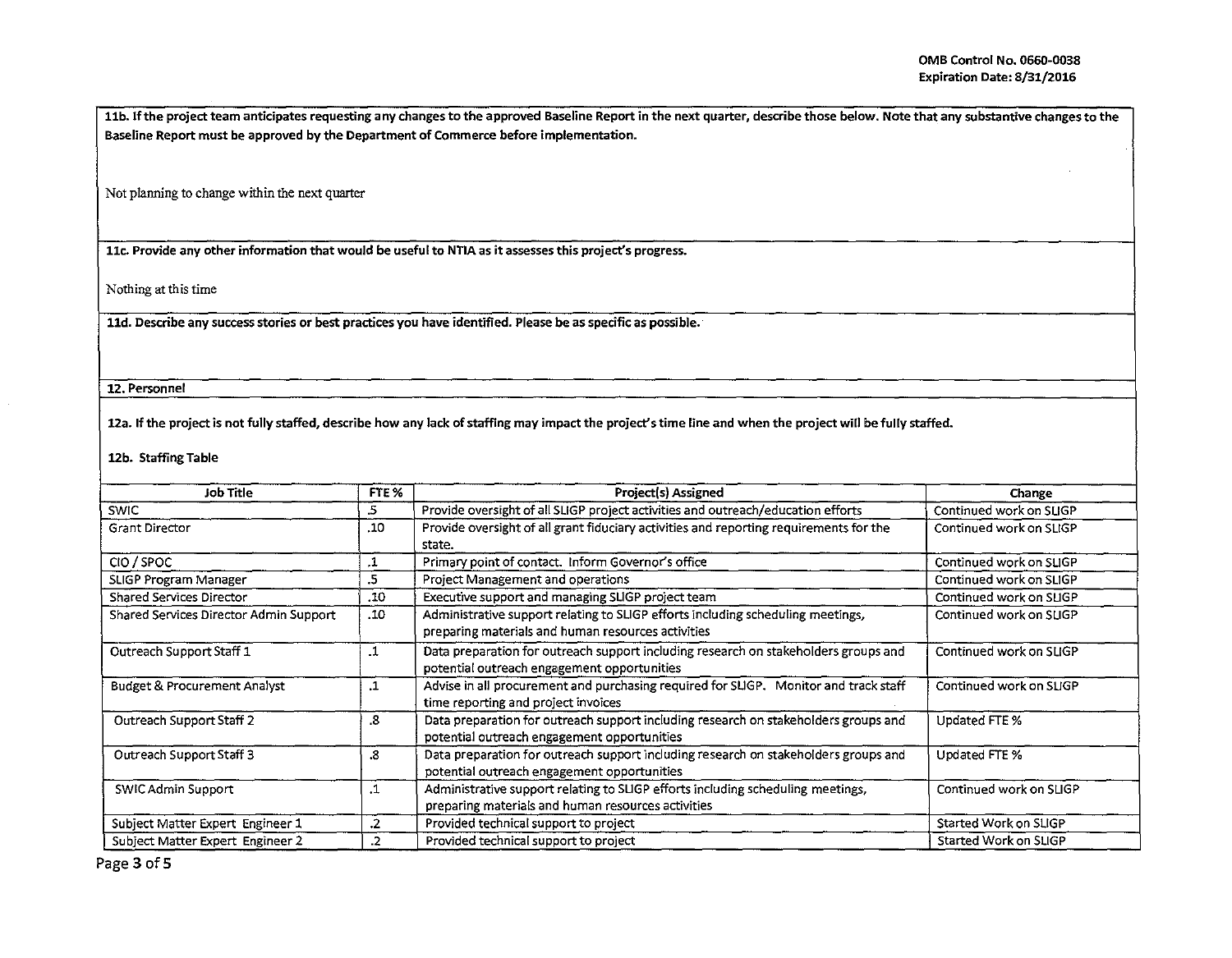$\Delta \sim 200$ 

| Remove Row<br>Add Row                                                                                                                                                                           |                                   |                                     |                                                                             |                            |                               |               |                                      |                                                                                                                                       |                                                 |                                 |
|-------------------------------------------------------------------------------------------------------------------------------------------------------------------------------------------------|-----------------------------------|-------------------------------------|-----------------------------------------------------------------------------|----------------------------|-------------------------------|---------------|--------------------------------------|---------------------------------------------------------------------------------------------------------------------------------------|-------------------------------------------------|---------------------------------|
|                                                                                                                                                                                                 |                                   |                                     |                                                                             |                            |                               |               |                                      |                                                                                                                                       |                                                 |                                 |
| 13. Subcontracts (Vendors and/or Subrecipients)                                                                                                                                                 |                                   |                                     |                                                                             |                            |                               |               |                                      |                                                                                                                                       |                                                 |                                 |
|                                                                                                                                                                                                 |                                   |                                     |                                                                             |                            |                               |               |                                      | 13a. Subcontracts Table - Include all subcontractors. The totals from this table must equal the "Subcontracts Total" in Question 14f. |                                                 |                                 |
| Name                                                                                                                                                                                            | Subcontract Purpose               |                                     | Type<br>(Vendor/Subrec.)                                                    | RFP/RFQ<br>Issued<br>(Y/N) | Contract<br>Executed<br>(Y/N) | Start<br>Date | End<br>Date                          | <b>Total Federal</b><br><b>Funds Allocated</b>                                                                                        | <b>Total Matching</b><br><b>Funds Allocated</b> | Project and % Assigned          |
| $\overline{AIC}$                                                                                                                                                                                | Consulting and<br>General Support |                                     | Vendor                                                                      | N                          | Y                             | 7/1/201<br>4  | 9/30/2<br>014                        | \$123,455                                                                                                                             | 50.00                                           |                                 |
|                                                                                                                                                                                                 |                                   |                                     |                                                                             |                            | Add Row                       |               | Remove Row                           |                                                                                                                                       |                                                 |                                 |
|                                                                                                                                                                                                 |                                   |                                     | 13b. Describe any challenges encountered with vendors and/or subrecipients. |                            |                               |               |                                      |                                                                                                                                       |                                                 |                                 |
|                                                                                                                                                                                                 |                                   |                                     |                                                                             |                            |                               |               |                                      |                                                                                                                                       |                                                 |                                 |
| Nothing at this time                                                                                                                                                                            |                                   |                                     |                                                                             |                            |                               |               |                                      |                                                                                                                                       |                                                 |                                 |
|                                                                                                                                                                                                 |                                   |                                     |                                                                             |                            |                               |               |                                      |                                                                                                                                       |                                                 |                                 |
|                                                                                                                                                                                                 |                                   |                                     |                                                                             |                            |                               |               |                                      |                                                                                                                                       |                                                 |                                 |
|                                                                                                                                                                                                 |                                   |                                     |                                                                             |                            |                               |               |                                      |                                                                                                                                       |                                                 |                                 |
| 14. Budget Worksheet                                                                                                                                                                            |                                   |                                     |                                                                             |                            |                               |               |                                      |                                                                                                                                       |                                                 |                                 |
| Columns 2, 3 and 4 must match your current project budget for the entire award, which is the SF-424A on file.<br>Only list matching funds that the Department of Commerce has already approved. |                                   |                                     |                                                                             |                            |                               |               |                                      |                                                                                                                                       |                                                 |                                 |
| Project Budget Element (1)                                                                                                                                                                      |                                   | <b>Federal Funds</b><br>Awarded (2) | Approved Matching<br>Funds (3)                                              |                            | <b>Total Budget</b><br>(4)    |               | <b>Federal Funds</b><br>Expended (5) | <b>Approved Matching Funds</b><br>Expended (6)                                                                                        |                                                 | <b>Total Funds Expended (7)</b> |
| a. Personnel Salaries                                                                                                                                                                           |                                   | \$793,042                           |                                                                             | \$442,167                  | \$1,235,209                   |               | \$91,249                             | \$138,977                                                                                                                             |                                                 | \$230,226                       |
| b. Personnel Fringe Benefits                                                                                                                                                                    |                                   | \$604,423                           |                                                                             | \$298,997                  | \$903,420                     |               | \$74,659                             | \$110,955                                                                                                                             |                                                 | \$185,614                       |
| c. Travel                                                                                                                                                                                       |                                   | \$469,368                           |                                                                             | \$0                        | \$469,368                     |               | \$19,817                             | \$2966                                                                                                                                |                                                 | \$22,783                        |
| d. Equipment                                                                                                                                                                                    |                                   | \$0                                 |                                                                             | $\overline{50}$            | \$0                           |               | S <sub>0</sub>                       | \$0                                                                                                                                   |                                                 | S <sub>0</sub>                  |
| e. Materials/Supplies                                                                                                                                                                           |                                   | \$11.918                            |                                                                             | \$14,600                   | \$26,518                      |               | \$8,051                              | \$2979                                                                                                                                |                                                 | \$11,030                        |
| f. Subcontracts Total                                                                                                                                                                           |                                   | \$1,418,136                         |                                                                             | \$56,160                   | \$1,474,296                   |               | \$118,420                            | \$8,880                                                                                                                               |                                                 | \$127,300                       |
| g. Other                                                                                                                                                                                        |                                   | \$50,130                            |                                                                             | \$25,650                   | \$75,780                      |               | \$890                                | \$795                                                                                                                                 |                                                 | \$1,685                         |
| h. Total Costs                                                                                                                                                                                  |                                   | \$3,347,017                         |                                                                             | \$837,574                  | \$4,184,591                   |               | \$313,086                            | \$265,552                                                                                                                             |                                                 | \$578,638                       |
| 80%<br>i. % of Total<br>20%<br>100%<br>54%<br>46%<br>100%                                                                                                                                       |                                   |                                     |                                                                             |                            |                               |               |                                      |                                                                                                                                       |                                                 |                                 |
|                                                                                                                                                                                                 |                                   |                                     |                                                                             |                            |                               |               |                                      |                                                                                                                                       |                                                 |                                 |

 $\sim 10^7$